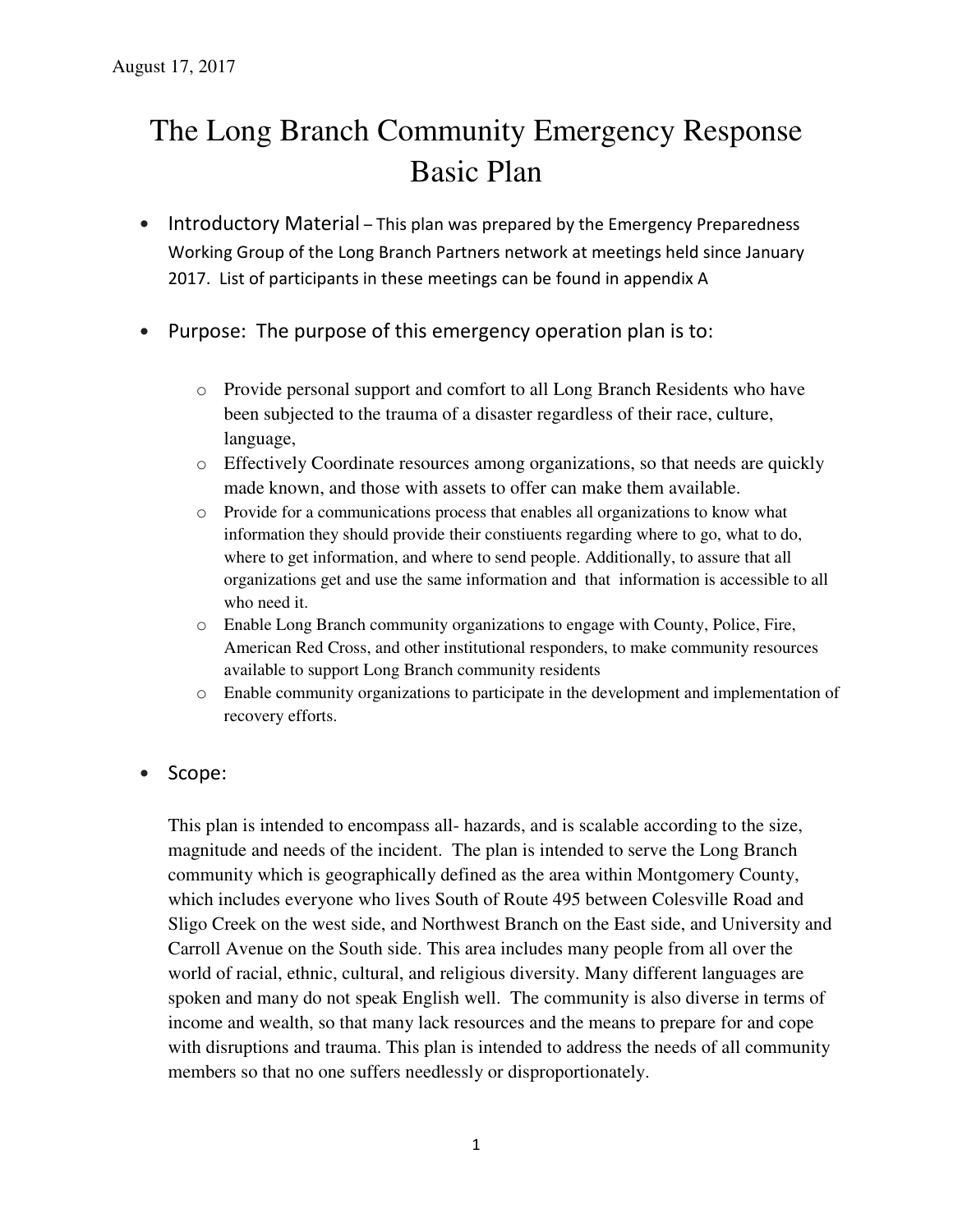• Situation Overview Long Branch is a diverse community with diverse needs and capabilities. Just over half of the population is foreign born and nearly a third of the population speaks English less than very well. The estimated median income of households in Long Branch estimated from US census data is about \$64,700, which is 59% of the area median income. Almost a quarter of households have extremely low incomes defined as 30% of area median income (less than \$32,760). Low income households and limited English speakers are among the most vulnerable during emergencies. For these people advanced preparation for emergencies is particularly important.

## • Planning Assumptions –

The following assumptions with regard to disaster emergency situations may be made: (the sequence does not denote the order of importance of these assumptions.)

An emergency or disaster (natural, human caused or national security) can affect Long Branch at any time.

A hurricane, tornado, wind storm, electrical storm, severe ice and/or snow storm, blizzard, etc. affecting the community can cause the loss of power, telephone service, and other utilities and result in a major threat to property health and safety of people in Long Branch.

Emergencies and disasters may affect specific locations, such as a fire, explosion, a water main break, or civil unrest, resulting in criminal or civic threats etc. A local emergency or disaster may disproportionately affect some people more than others.

There may be interruptions in service of any or all utilities during a disaster emergency. Normal channels of communication may be disrupted or destroyed. Internet, cell phone and land lines may not be available.

## • Organization and Assignment of Responsibilities –

The Long Branch Partners sponsors this basic plan and will provide for the organization structure described below.

Long Branch Emergency Preparedness Committee - Creates and manages the Long Branch Community Disaster Plan, recruits participants to fulfill roles in the plan, coordinates disaster preparation activities, raises funds for disaster preparation. This will be a committee within Long Branch Partners.

Long Branch Emergency Coordinator – one person with multiple back ups, acts as single point of contact and liaison to County and other emergency response agencies. Before an emergency or disaster, this person is responsible for maintaining emergency response readiness and capacity and communicating this to County and other emergency response agencies. During disasters, this person collects information/data from Long Branch emergency response teams on needs and conditions in community,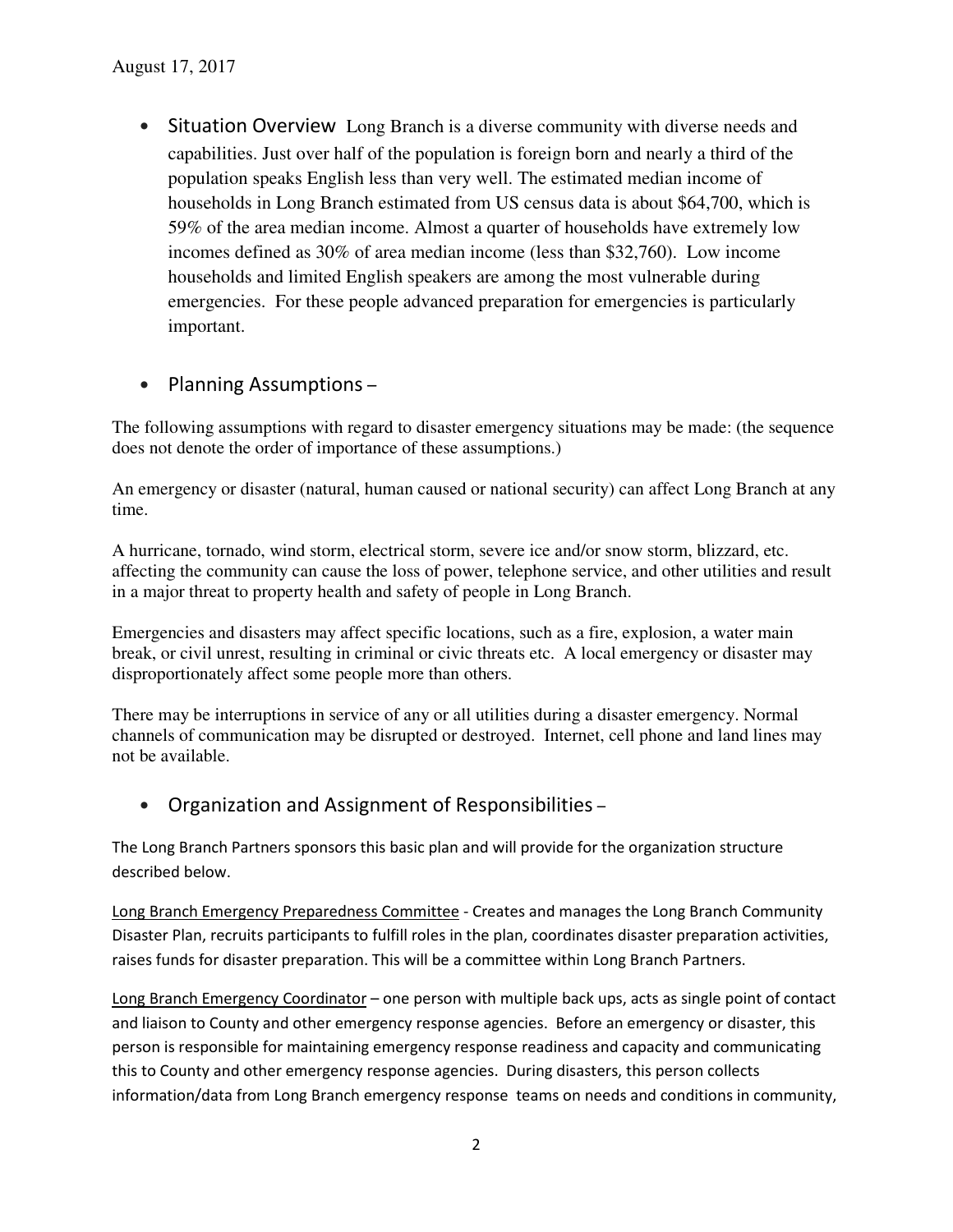relays information on needs and conditions to County and other agencies, and coordinates community emergency response efforts.

Long Branch Emergency Response Teams – There are two types of teams; Function Teams- that perform a specific function throughout the community; and Language/Culture Teams who support families and individuals who speak a specific language or are part of a particular cultural group. Below is a preliminary list of suggested emergency response teams:

#### Function Teams:

- Volunteer Coordination Team creates the networks and links that can be activated in the event of an emergency. Prior to emergencies it will provide training and education on emergency preparedness and promote this through the networks as much as possible. During emergencies it will get information from the networks and bring volunteers to where help is most needed.
- Shelter and Feeding –When the County provides shelter and food This group will provide cultural/language competent volunteers to work in the shelters and support services needed, such as child care and case management . This group will also provide for access to personal emotional/ spiritual supports. Since many community members fear government contact and will avoid government provided shelter or for people for whom a shelter is impractical or inaccessible, This team will also provide back up services as needed and as resources permit.
- Communications Provide timely, accurate, and reliable information to community and among Long Branch Partners to facilitate coordination of emergency response. Develop and use multiple technologies and methods for facilitating communication.
- Health Provide for physical and mental health services to all who need it during and after the disaster.
- Legal Services Protect community members' property and legal rights and ensure just compensation for damages. Promote awareness and prevention of fraud and scams from predators that typically follow a disaster to take advantage of vulnerable people.
- Neighbors with Special Needs Ensure people with special needs, such as elderly, disabled, etc. are prepared for emergencies and able to get their needs met in the event of an emergency.
- Reunification Assist in reuniting families that may be separated, and helping individuals obtain identification and other documents, they may need. For example, after Flower Branch Fire, CASA helped get people to buses that took them to the Department of Motor Vehicles to replace ID cards.
- Transportation Provide for transportation as needed to get people to needed services, or to get services to where people are.

Language/Culture Teams: The Volunteer and Coordination Team will establish language/culture teams to promote emergency preparedness among people in their category and establish the personal relationships that can be instrumental in the event of a disaster in facilitating communications, providing comfort and support, and offering advocacy. This might include the following:

• Ethiopian (Amharic speaking Team)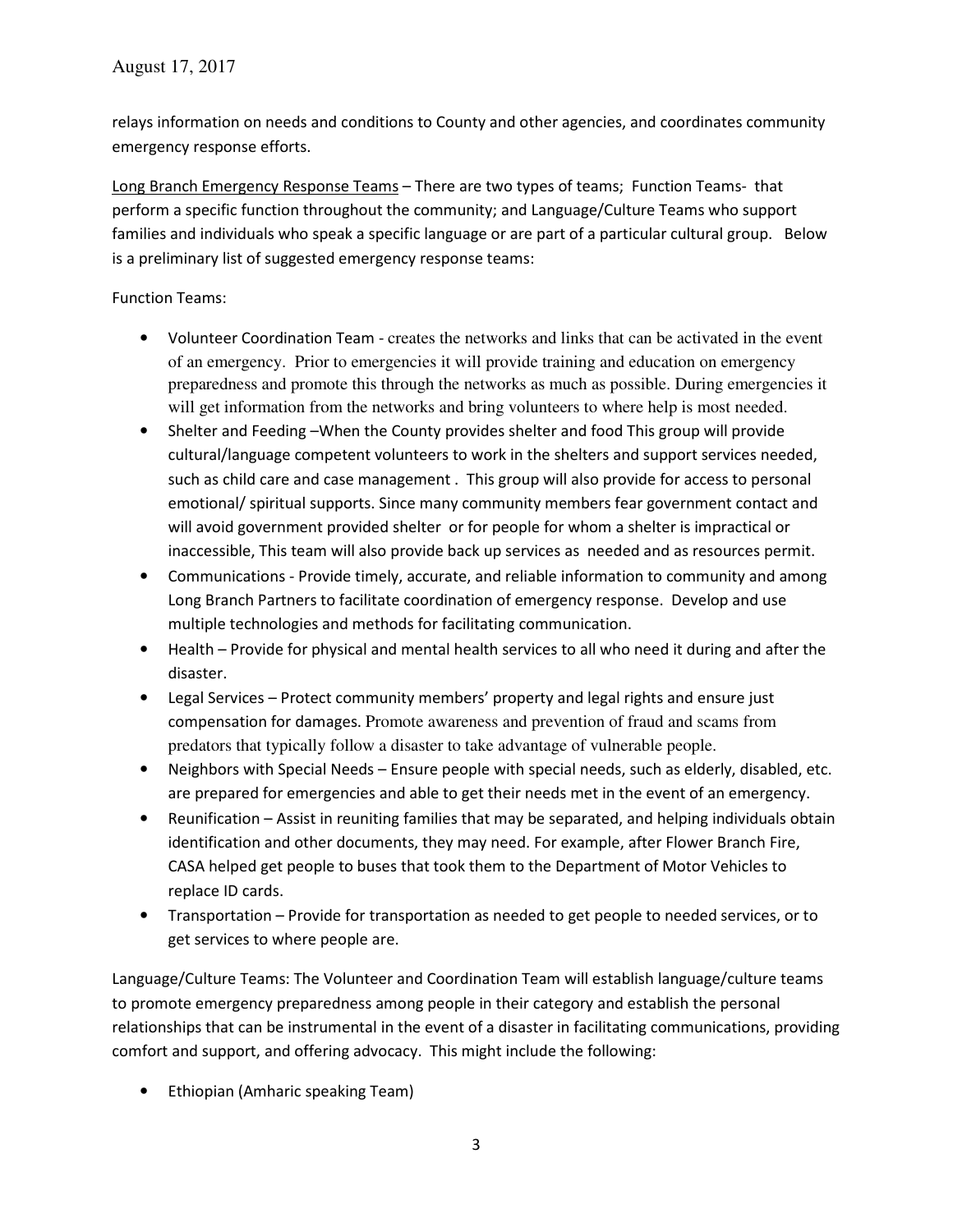- Hispanic Language Teams (One team for each major dialect or culture group in the area) These may be organized by or around certain Churches, such as St. Camillus, etc.
- French Language Team (African Immigrants and others)
- Muslim Teams (Arabic, Somali, etc.)
- Direction, Control, and Coordination –

### Notification

The Long Branch Emergency Coordinator will activate the emergency response plan by sending an email alert through the Long Branch Partners List serve and through a group text message (which needs to be set up). This may be triggered by media reports, personal contact, or any other means that indicate that an emergency or disaster is happening or has taken place. The message will indicate the nature of the emergency with immediate response instructions, including any messages that have been provided by emergency response agencies. The Long Branch Emergency Preparedness Volunteer Coordination team will conduct an initial assessment of needs and capacities as needed among the affected networks. All information will be conveyed to the Long Branch Emergency Coordinator who will be in communication with external emergency response agencies.

#### Response

The Long Branch Emergency Coordinator will assemble the necessary teams and network representatives to gather information and coordinate responses. The response will be dependent on the nature and scale of the emergency. The coordinator may notify the specific teams that are needed to respond to a specific incident, or the coordinator may call all of the Long Branch Emergency Preparedness Committee together. The primary objective is to gather as much detailed and specific information on needs as possible, and to mobilize community resources needed to fulfill those needs. The emergency coordinator will share information and coordinate response with external emergency response agencies (fire, police, County DHHS, etc.) as appropriate. In the event that email, text, and phone communications are not operative, communications will be done in person as much as possible. The primary designated meeting place for coordinating emergency responses is the Pine Ridge Community Center, 8615 Piney Branch Road.

#### **Tracking**

Teams will report their activities to the emergency coordinator and document their actions by recording how many people were helped and how, and quantifying inputs, outputs, and outcomes. This information will be needed to guide recovery efforts, and to learn how to improve the emergency response plan and system for future emergencies.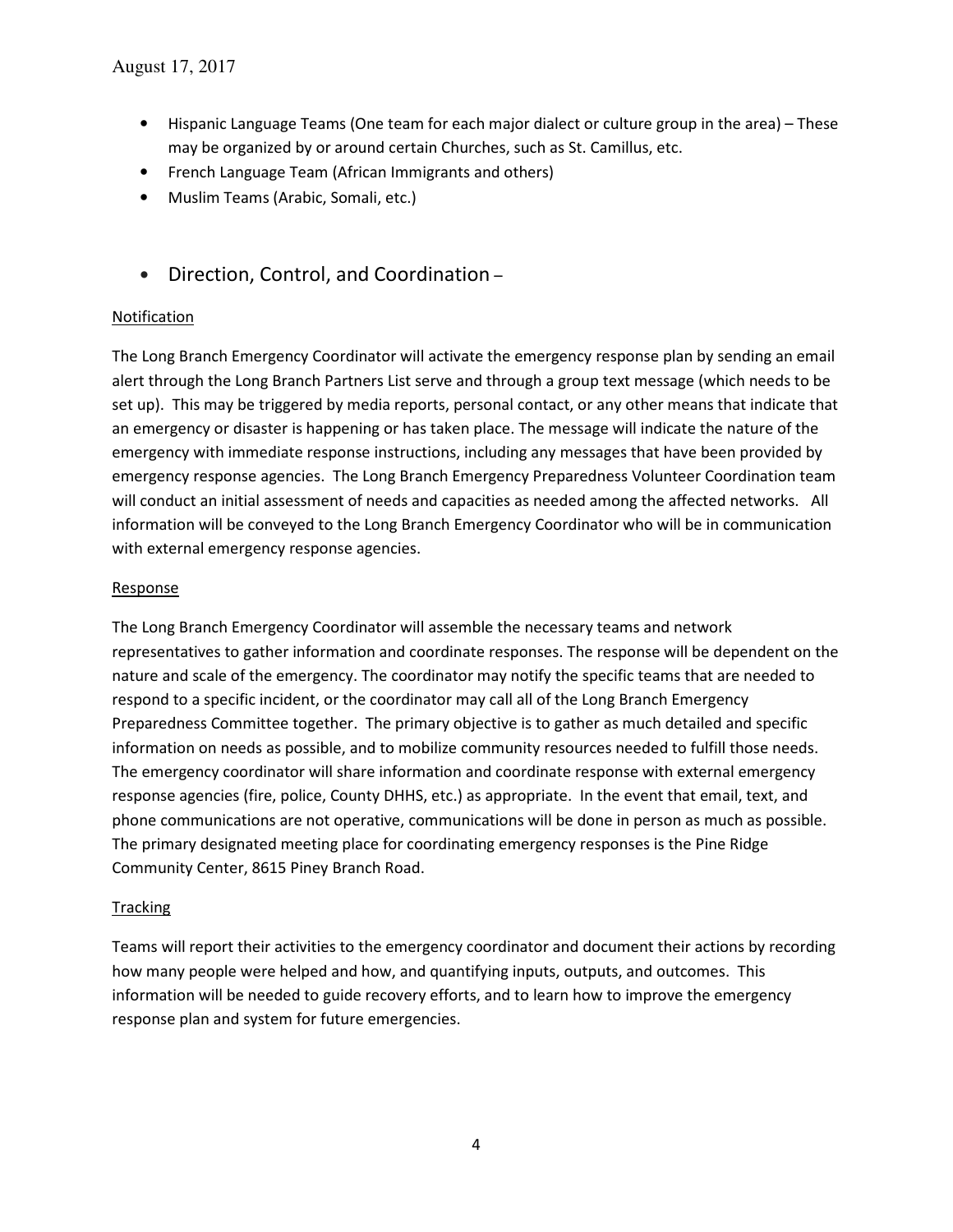Information Collection, Analysis, and Dissemination – The Long Branch Emergency Preparedness Committee will prepare information forms to be used in the event of disasters. The committee will select data elements and data gathering instruments, and specify information processing methods, and information sharing protocols. This information will be coordinated with County and other external agencies so that it can be provided in the format and that substance that will be useful for emergency response, recovery activities, and for the assessment of emergency responses and recovery activities.

- Communications The Long Branch Emergency Preparedness Committee will determine communications protocols and coordination procedures to be used. The basic communications media most effective in this community include a List Serve, Group text messaging, and Facebook. The communications function team will be responsible for maintaining the communications functions in the event of an emergency with backup methods and redundancies as needed when systems fail or become impractical.
- Administration, Finance, and Logistics During emergencies The Long Branch Emergency Coordinator is responsible for administration of this plan and has the authority to make policy decisions, resource allocation decisions, and request resources needed to implement this plan and implement emergency response and recovery activities. Outside of emergencies decisions will be made with the consent of the Long Branch Emergency Preparedness Committee. A nonprofit fiscal agent will be selected by the Long Branch Emergency Preparedness Committee to administer funds allocated to the implementation of this plan and emergency response and recovery activities. The Long Branch Partners Emergency Preparedness Committee will collaborate to raise funds, recruit volunteers, and collect donations on behalf of the community for emergency response and recovery.
- Plan Development and Maintenance The Long Branch Emergency Preparedness Committee will raise funds and recruit volunteers to staff each of the function teams. Each of the function teams will develop a work flow process to be implemented in response to emergencies. The Long Branch Emergency Preparedness Committee will also conduct a public education and outreach campaign to raise awareness and help community members be prepared for emergencies and facilitate the creation of Language and culture teams. Long Branch Partners will support community emergency preparedness by integrating education and outreach into their normal services to raise awareness among their clients. A community emergency drill will be conducted within six months of the adoption of this plan, and repeated every six months thereafter. An assessment will be conducted after each drill and after each real emergency to identify and correct problems and weaknesses in emergency responses. At least once a year an assessment will also look at recovery activities from prior emergencies.